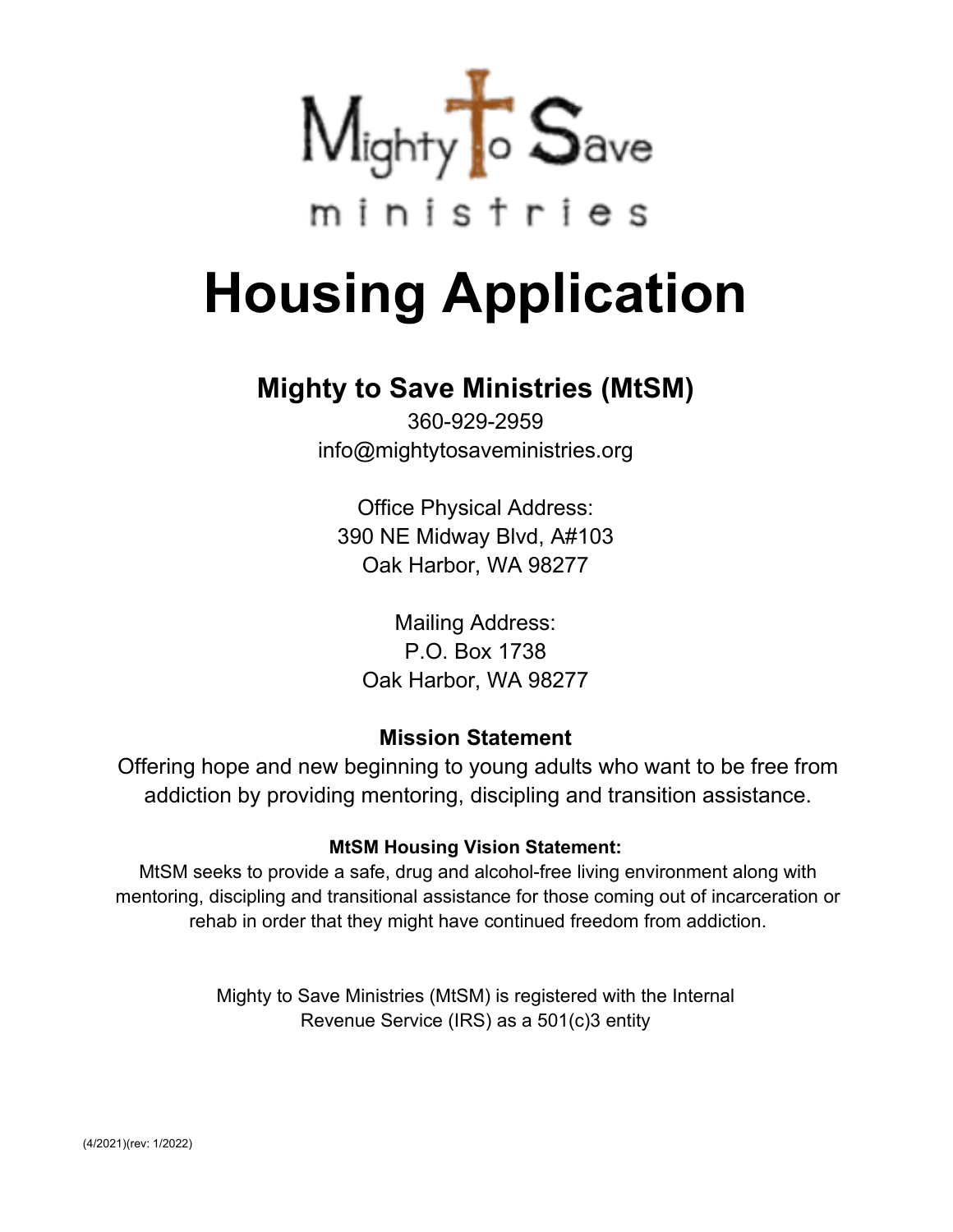(4/2021)(rev: 1/2022)

| <b>Applicant Information</b>                                |                                         |               |              |                                      |      |       |                  |           |  |  |
|-------------------------------------------------------------|-----------------------------------------|---------------|--------------|--------------------------------------|------|-------|------------------|-----------|--|--|
|                                                             | Last                                    |               | First        |                                      | M.I. |       |                  |           |  |  |
| Full Name:                                                  |                                         |               |              |                                      |      | Date: |                  |           |  |  |
|                                                             |                                         |               |              |                                      |      |       |                  |           |  |  |
|                                                             | <b>Street Address</b>                   |               |              |                                      |      |       | Apartment/Unit # |           |  |  |
| Address:                                                    |                                         |               |              |                                      |      |       |                  |           |  |  |
|                                                             |                                         |               |              |                                      |      |       |                  |           |  |  |
| City                                                        |                                         | Zip Code      |              |                                      |      |       |                  |           |  |  |
|                                                             |                                         |               |              |                                      |      |       |                  |           |  |  |
|                                                             |                                         |               |              |                                      |      |       |                  |           |  |  |
| Date of                                                     |                                         |               |              |                                      |      |       |                  |           |  |  |
| Birth:                                                      |                                         |               |              | Phone:                               |      |       |                  |           |  |  |
|                                                             |                                         |               |              |                                      |      |       |                  |           |  |  |
| Email:                                                      |                                         |               |              |                                      |      |       |                  |           |  |  |
|                                                             |                                         |               |              |                                      |      |       |                  |           |  |  |
|                                                             | Do you have a valid driver's license?   | Yes           | No           | License or ID                        |      |       |                  |           |  |  |
|                                                             |                                         | □             | $\Box$       | card $#$ :                           |      |       |                  |           |  |  |
|                                                             |                                         | Yes           | <b>No</b>    | If no, are you authorized to live in |      |       | Yes              | <b>No</b> |  |  |
|                                                             | Are you a citizen of the United States? | $\Box$        | $\Box$       | the U.S.?                            |      |       | $\Box$           | $\Box$    |  |  |
|                                                             |                                         |               |              |                                      |      |       |                  |           |  |  |
| Have you ever lived in MtSM transitional<br>housing before? |                                         | Yes<br>$\Box$ | No<br>$\Box$ | If yes, when?                        |      |       |                  |           |  |  |
|                                                             |                                         |               |              |                                      |      |       |                  |           |  |  |
|                                                             | How did you hear about MtSM             |               |              |                                      |      |       |                  |           |  |  |
| transitional living?                                        |                                         |               |              |                                      |      |       |                  |           |  |  |

|                                                                                      | <b>Tell Us About Yourself</b> |  |  |  |  |  |  |
|--------------------------------------------------------------------------------------|-------------------------------|--|--|--|--|--|--|
| What is your current living situation?                                               |                               |  |  |  |  |  |  |
| Where are you coming from?<br>(jail, prison, rehab, etc.)                            |                               |  |  |  |  |  |  |
| What is your family situation?<br>(married, children, parents)                       |                               |  |  |  |  |  |  |
| What is your current financial<br>situation? (SSI, disability, employed,<br>savings) |                               |  |  |  |  |  |  |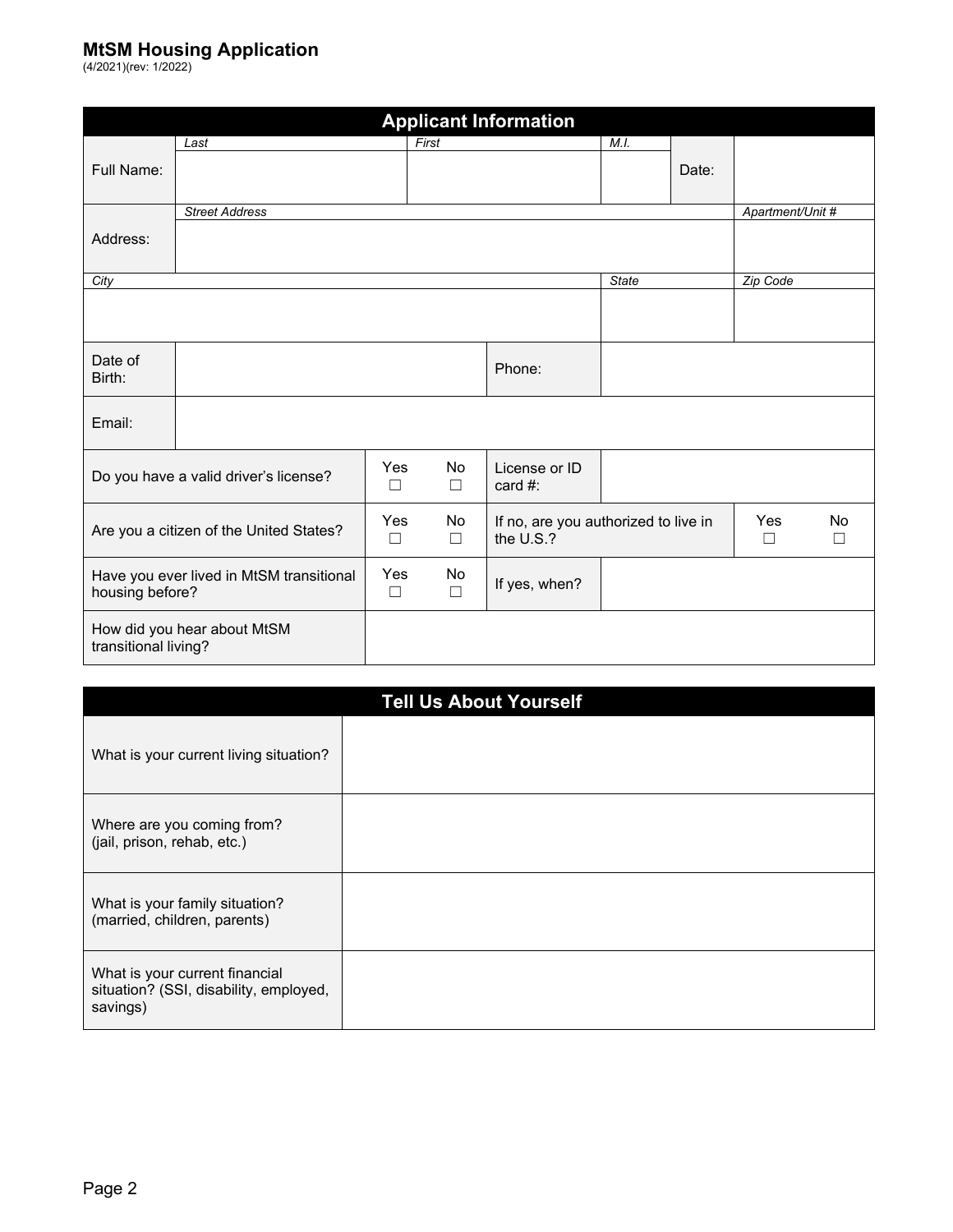(4/2021)(rev: 1/2022)

| <b>Tell Us About Your Sobriety</b>                      |          |     |                                                        |  |  |  |  |  |
|---------------------------------------------------------|----------|-----|--------------------------------------------------------|--|--|--|--|--|
| Are you currently sober?                                | Yes<br>П | No  | If yes, what is your sobriety date?                    |  |  |  |  |  |
| If not, do you want<br>to be?                           | Yes      | No. | If not, when did you use last and<br>what did you use? |  |  |  |  |  |
| What made you decide<br>to get clean?                   |          |     |                                                        |  |  |  |  |  |
| What are you willing to<br>do to get and stay<br>sober? |          |     |                                                        |  |  |  |  |  |
| If already sober, how did<br>you accomplish this?       |          |     |                                                        |  |  |  |  |  |

|                                                                           |                            |         | <b>Treatment History</b>                                   |  |
|---------------------------------------------------------------------------|----------------------------|---------|------------------------------------------------------------|--|
| Are you currently<br>releasing from rehab?                                | Yes<br>П                   | No<br>П | If yes, what is (was) your<br>release date?                |  |
| Are you currently using<br><b>Medication Assisted</b><br>Treatment (MAT)? | <b>Yes</b><br>$\mathbf{I}$ | No<br>П | If yes, what is the name of the<br>MAT and the start date? |  |
| What is (was) your drug(s) of choice?                                     |                            |         |                                                            |  |
| How often do (did) you use?                                               |                            |         |                                                            |  |
| How long have you been in addiction?                                      |                            |         |                                                            |  |
| How many recovery attempts have you<br>had?                               |                            |         |                                                            |  |

| <b>Legal Issues</b>                                                           |          |     |                           |                                  |  |  |  |  |
|-------------------------------------------------------------------------------|----------|-----|---------------------------|----------------------------------|--|--|--|--|
| Have you ever been convicted of a crime?                                      | Yes.     | No  |                           | If yes, please tell us about it: |  |  |  |  |
|                                                                               |          |     |                           |                                  |  |  |  |  |
| Are you now registered, or are you<br>required to register as a sex offender? | Yes      | No. |                           | If yes, please tell us about it: |  |  |  |  |
|                                                                               |          |     |                           |                                  |  |  |  |  |
| Are you releasing from<br>jail or prison?                                     | Yes<br>П | No. | If yes, what is your ERD? |                                  |  |  |  |  |
| What jail/prison are you releasing from?                                      |          |     |                           |                                  |  |  |  |  |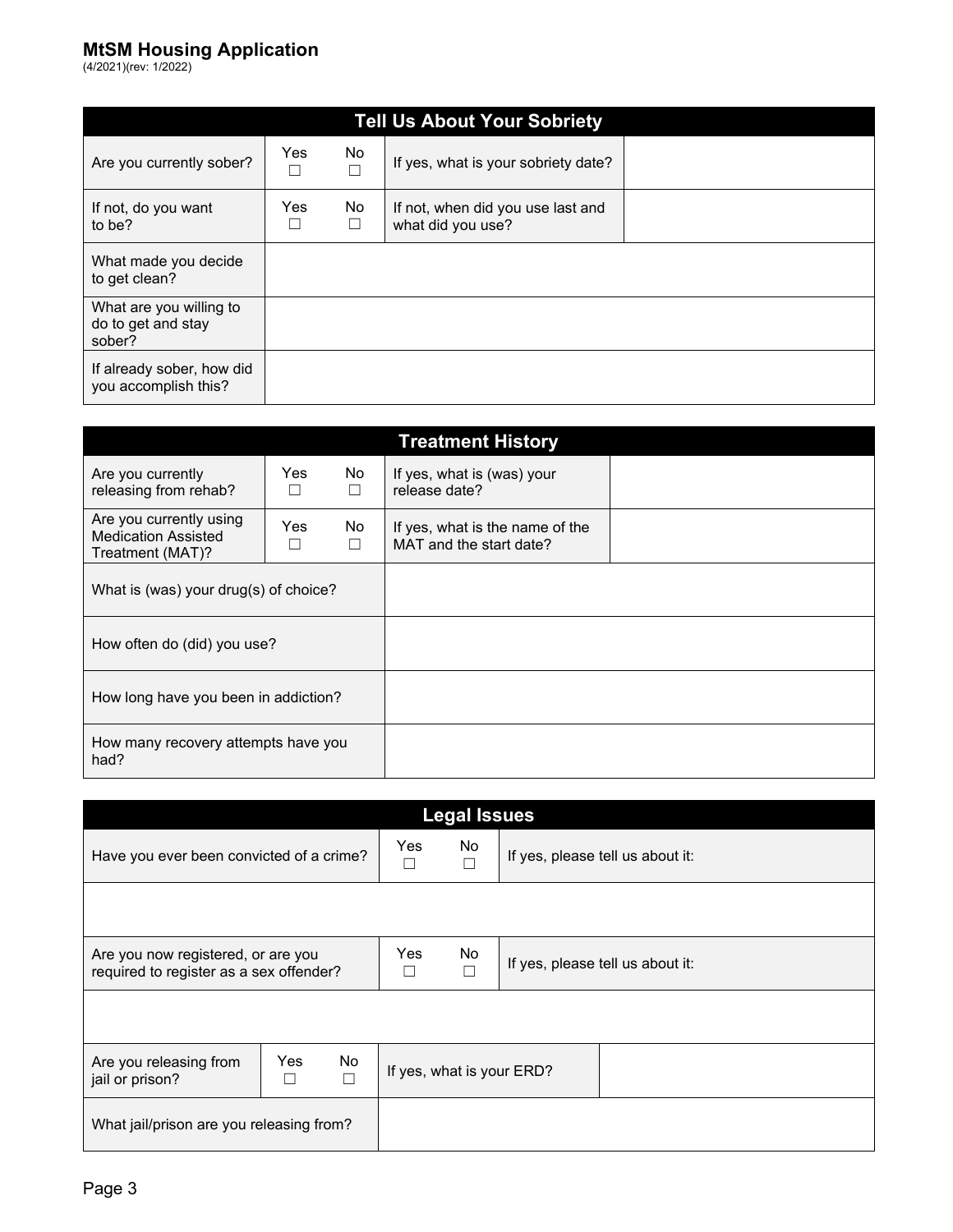(4/2021)(rev: 1/2022)

| What is your county of origin?                                     |          |         |                                                               |          |  |                                  |
|--------------------------------------------------------------------|----------|---------|---------------------------------------------------------------|----------|--|----------------------------------|
| Are you under<br>supervision?                                      | Yes<br>П | No<br>П | If yes, what is the name of<br>your probation or DOC officer? |          |  |                                  |
| Do you have a warrant for your arrest in<br>any state in the U.S.? | Yes<br>П | No.     | If yes, please tell us about it:                              |          |  |                                  |
|                                                                    |          |         |                                                               |          |  |                                  |
| Do you have any current or ongoing legal<br>issues?                |          |         | Yes<br>П                                                      | No.<br>□ |  | If yes, please tell us about it: |
|                                                                    |          |         |                                                               |          |  |                                  |

| <b>Our Program</b>                                                                        |               |                     |                                                      |  |  |                       |  |  |  |  |
|-------------------------------------------------------------------------------------------|---------------|---------------------|------------------------------------------------------|--|--|-----------------------|--|--|--|--|
| Do you understand we are a<br>Christian, faith-based<br>program?                          | Yes<br>П      | <b>No</b><br>$\Box$ | Who do you understand<br>Jesus to be?                |  |  |                       |  |  |  |  |
| Do you have a relationship<br>with Jesus?                                                 | Yes           | <b>No</b><br>П      | If yes, what is your<br>conversion date?             |  |  |                       |  |  |  |  |
| Do you currently attend church<br>regularly?                                              | Yes<br>П      | No<br>П             | If yes, what church?                                 |  |  |                       |  |  |  |  |
| Please explain why you want to enter into our MtSM Transitional Living Program:           |               |                     |                                                      |  |  |                       |  |  |  |  |
| Do you understand this is a 1-<br>year program?                                           | Yes<br>$\Box$ | No.<br>П            | Yes<br>Are you committed to staying for 1 year?<br>П |  |  | No.<br>$\blacksquare$ |  |  |  |  |
| What do you see could prohibit or get in the way of you completing this one-year program? |               |                     |                                                      |  |  |                       |  |  |  |  |
|                                                                                           |               |                     |                                                      |  |  |                       |  |  |  |  |

| <b>Military Service</b>                        |  |                       |  |  |     |  |  |  |  |
|------------------------------------------------|--|-----------------------|--|--|-----|--|--|--|--|
| Branch:                                        |  | From:                 |  |  | To: |  |  |  |  |
| Rank at<br>discharge:                          |  | Type of<br>discharge: |  |  |     |  |  |  |  |
| If other than<br>honorable, please<br>explain: |  |                       |  |  |     |  |  |  |  |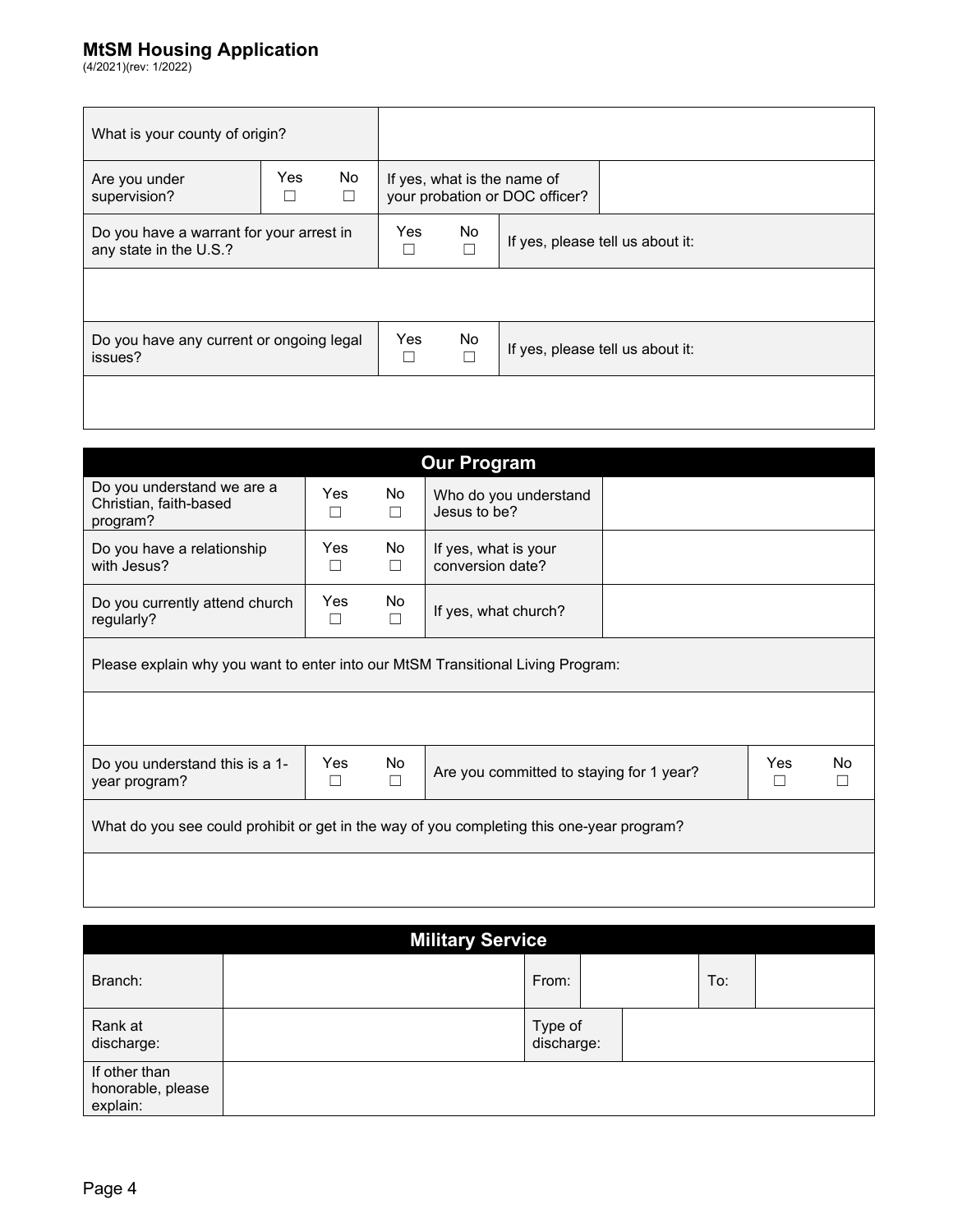(4/2021)(rev: 1/2022)

| <b>Medical History</b>                                                                                                                                                                                                                                                                                                                                          |                                                                                                                                                                                                     |          |               |                                     |                                                                         |  |               |              |  |
|-----------------------------------------------------------------------------------------------------------------------------------------------------------------------------------------------------------------------------------------------------------------------------------------------------------------------------------------------------------------|-----------------------------------------------------------------------------------------------------------------------------------------------------------------------------------------------------|----------|---------------|-------------------------------------|-------------------------------------------------------------------------|--|---------------|--------------|--|
| Do you have any health conditions or disabilities we need to be aware of?                                                                                                                                                                                                                                                                                       |                                                                                                                                                                                                     |          |               |                                     |                                                                         |  |               |              |  |
|                                                                                                                                                                                                                                                                                                                                                                 |                                                                                                                                                                                                     |          |               |                                     |                                                                         |  |               |              |  |
|                                                                                                                                                                                                                                                                                                                                                                 |                                                                                                                                                                                                     |          |               |                                     |                                                                         |  |               |              |  |
| Are you currently under a doctor's care?                                                                                                                                                                                                                                                                                                                        |                                                                                                                                                                                                     | Yes<br>П | No<br>$\Box$  |                                     | If yes, what is the name and phone number of your<br>primary physician: |  |               |              |  |
|                                                                                                                                                                                                                                                                                                                                                                 |                                                                                                                                                                                                     |          |               |                                     |                                                                         |  |               |              |  |
| Are you on any medications?                                                                                                                                                                                                                                                                                                                                     |                                                                                                                                                                                                     | Yes<br>П | No.<br>$\Box$ | frequency taken:                    | If yes, please list the names of the medications and                    |  |               |              |  |
|                                                                                                                                                                                                                                                                                                                                                                 |                                                                                                                                                                                                     |          |               |                                     |                                                                         |  |               |              |  |
|                                                                                                                                                                                                                                                                                                                                                                 | Note: We do not allow any controlled substance prescription medications of any kind. Please taper off before<br>arriving. We are not a medical facility and are not equipped to manage medications. |          |               |                                     |                                                                         |  |               |              |  |
| Do you have any allergies?                                                                                                                                                                                                                                                                                                                                      |                                                                                                                                                                                                     | Yes<br>П | No<br>$\Box$  | If yes, please list them:           |                                                                         |  |               |              |  |
|                                                                                                                                                                                                                                                                                                                                                                 |                                                                                                                                                                                                     |          |               |                                     |                                                                         |  |               |              |  |
| Who is your<br>emergency contact?                                                                                                                                                                                                                                                                                                                               |                                                                                                                                                                                                     |          |               |                                     | Phone:                                                                  |  |               |              |  |
|                                                                                                                                                                                                                                                                                                                                                                 |                                                                                                                                                                                                     |          |               |                                     |                                                                         |  |               |              |  |
|                                                                                                                                                                                                                                                                                                                                                                 |                                                                                                                                                                                                     |          |               | <b>Fees and Living Arrangements</b> |                                                                         |  |               |              |  |
| There are 8 beds in the house. Each occupant is required to pay a monthly fee of \$450 (plus a one-time non-<br>refundable \$200 deposit). This \$450 monthly fee includes rent, utilities, and other household items. Each resident is<br>responsible for their own food, toiletries and transportation. A lack of available funds is not a reason for denial. |                                                                                                                                                                                                     |          |               |                                     |                                                                         |  |               |              |  |
| If you choose to leave or are asked to leave our program early, you forfeit any refund of program fees.                                                                                                                                                                                                                                                         |                                                                                                                                                                                                     |          |               |                                     |                                                                         |  |               |              |  |
| Please indicate how you intend to pay:                                                                                                                                                                                                                                                                                                                          |                                                                                                                                                                                                     |          |               |                                     |                                                                         |  |               |              |  |
| Personal savings/investments:                                                                                                                                                                                                                                                                                                                                   | $\Box$                                                                                                                                                                                              | Yes      | No<br>□       |                                     | Friends/Family Members:                                                 |  | Yes<br>□      | No<br>$\Box$ |  |
| DOC voucher:                                                                                                                                                                                                                                                                                                                                                    | Yes<br>$\Box$                                                                                                                                                                                       |          | No<br>□       | <b>Opportunity Council:</b>         |                                                                         |  | Yes<br>$\Box$ | No<br>$\Box$ |  |

| Other:                                                         | Yes | No | Please explain: |     |    |
|----------------------------------------------------------------|-----|----|-----------------|-----|----|
| None (I have no money. Please talk to me about other options): |     |    |                 | Yes | No |